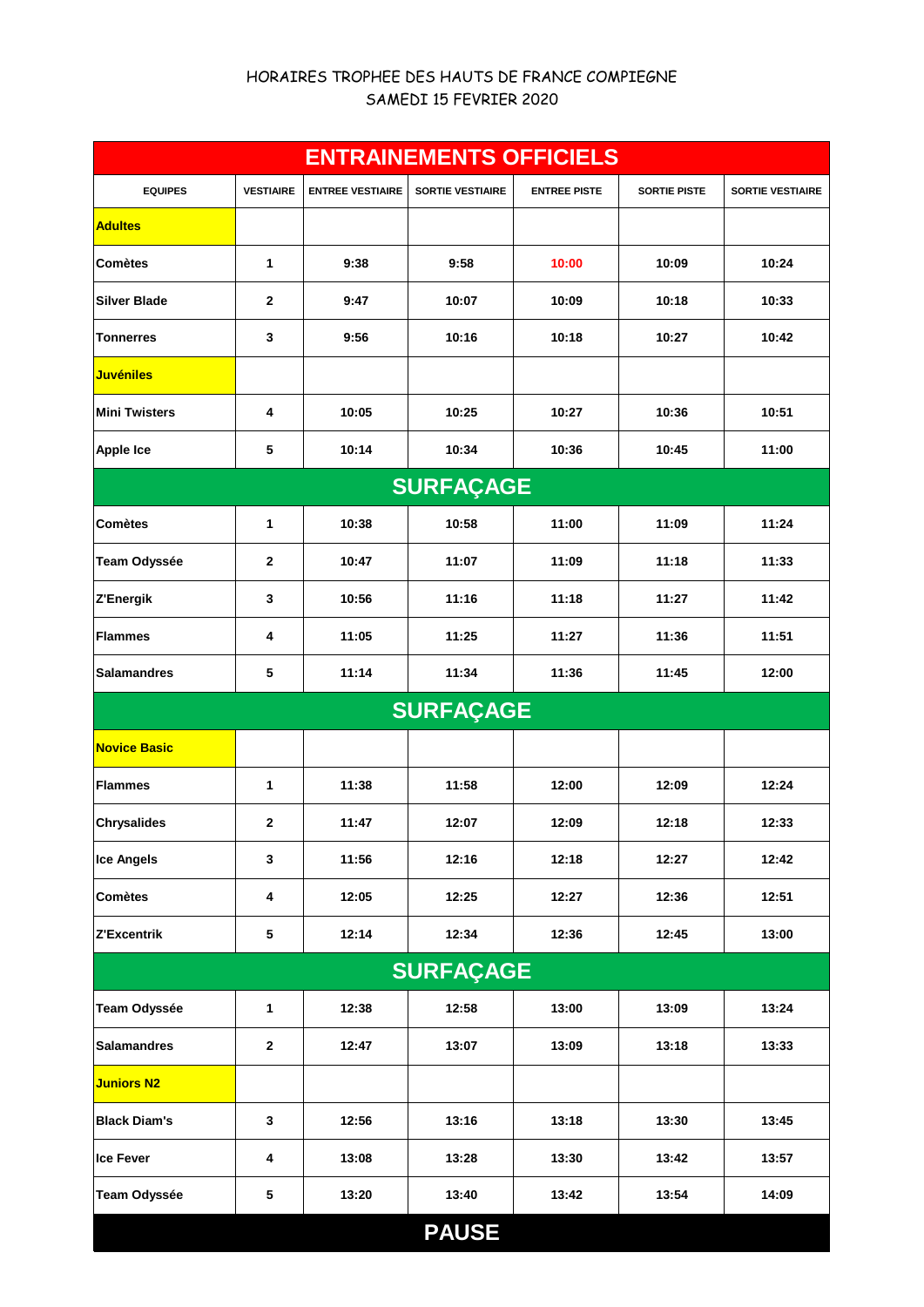## HORAIRES TROPHEE DES HAUTS DE FRANCE COMPIEGNE SAMEDI 15 FEVRIER 2020

| <b>HORAIRES COMPETITION</b> |                  |                         |                         |                     |                     |                         |  |  |
|-----------------------------|------------------|-------------------------|-------------------------|---------------------|---------------------|-------------------------|--|--|
| <b>EQUIPES</b>              | <b>VESTIAIRE</b> | <b>ENTREE VESTIAIRE</b> | <b>SORTIE VESTIAIRE</b> | <b>ENTREE PISTE</b> | <b>SORTIE PISTE</b> | <b>SORTIE VESTIAIRE</b> |  |  |
| <b>Adultes</b>              |                  |                         |                         |                     |                     |                         |  |  |
| <b>Comètes</b>              | 1                | 15:08                   | 15:28                   | 15:30               | 15:36               | 15:51                   |  |  |
| <b>Silver Blade</b>         | $\mathbf{2}$     | 15:14                   | 15:34                   | 15:36               | 15:42               | 15:57                   |  |  |
| <b>Tonnerres</b>            | 3                | 15:20                   | 15:40                   | 15:42               | 15:48               | 16:03                   |  |  |
| <b>Juvéniles</b>            |                  |                         |                         |                     |                     |                         |  |  |
| <b>Mini Twisters</b>        | 4                | 15:26                   | 15:46                   | 15:48               | 15:54               | 16:09                   |  |  |
| <b>Apple Ice</b>            | 5                | 15:32                   | 15:52                   | 15:54               | 16:00               | 16:15                   |  |  |
|                             |                  |                         | <b>SURFAÇAGE</b>        |                     |                     |                         |  |  |
| <b>Comètes</b>              | 1                | 15:53                   | 16:13                   | 16:15               | 16:21               | 16:36                   |  |  |
| <b>Team Odyssée</b>         | 2                | 15:59                   | 16:19                   | 16:21               | 16:27               | 16:42                   |  |  |
| Z'Energik                   | 3                | 16:05                   | 16:25                   | 16:27               | 16:33               | 16:48                   |  |  |
| <b>Flammes</b>              | 4                | 16:11                   | 16:31                   | 16:33               | 16:39               | 16:54                   |  |  |
| <b>Salamandres</b>          | 5                | 16:17                   | 16:37                   | 16:39               | 16:45               | 17:00                   |  |  |
|                             |                  |                         | <b>SURFAÇAGE</b>        |                     |                     |                         |  |  |
| <b>Novice Basic</b>         |                  |                         |                         |                     |                     |                         |  |  |
| <b>Flammes</b>              | 1                | 16:38                   | 16:58                   | 17:00               | 17:06               | 17:21                   |  |  |
| <b>Chrysalides</b>          | 2                | 16:44                   | 17:04                   | 17:06               | 17:12               | 17:27                   |  |  |
| <b>Ice Angels</b>           | 3                | 16:50                   | 17:10                   | 17:12               | 17:18               | 17:33                   |  |  |
| <b>Comètes</b>              | 4                | 16:56                   | 17:16                   | 17:18               | 17:24               | 17:39                   |  |  |
| Z'Excentrik                 | 5                | 17:02                   | 17:22                   | 17:24               | 17:30               | 17:45                   |  |  |
| <b>SURFAÇAGE</b>            |                  |                         |                         |                     |                     |                         |  |  |
| Team Odyssée                | 1                | 17:23                   | 17:43                   | 17:45               | 17:51               | 18:06                   |  |  |
| <b>Salamandres</b>          | $\mathbf{2}$     | 17:29                   | 17:49                   | 17:51               | 17:57               | 18:12                   |  |  |
| <b>Juniors N2</b>           |                  |                         |                         |                     |                     |                         |  |  |
| <b>Black Diam's</b>         | 3                | 17:35                   | 17:55                   | 17:57               | 18:04               | 18:19                   |  |  |
| <b>Ice Fever</b>            | 4                | 17:42                   | 18:02                   | 18:04               | 18:11               | 18:26                   |  |  |
| Team Odyssée                | 5                | 17:49                   | 18:09                   | 18:11               | 18:18               | 18:33                   |  |  |
| <b>PODIUM: 18 H 30</b>      |                  |                         |                         |                     |                     |                         |  |  |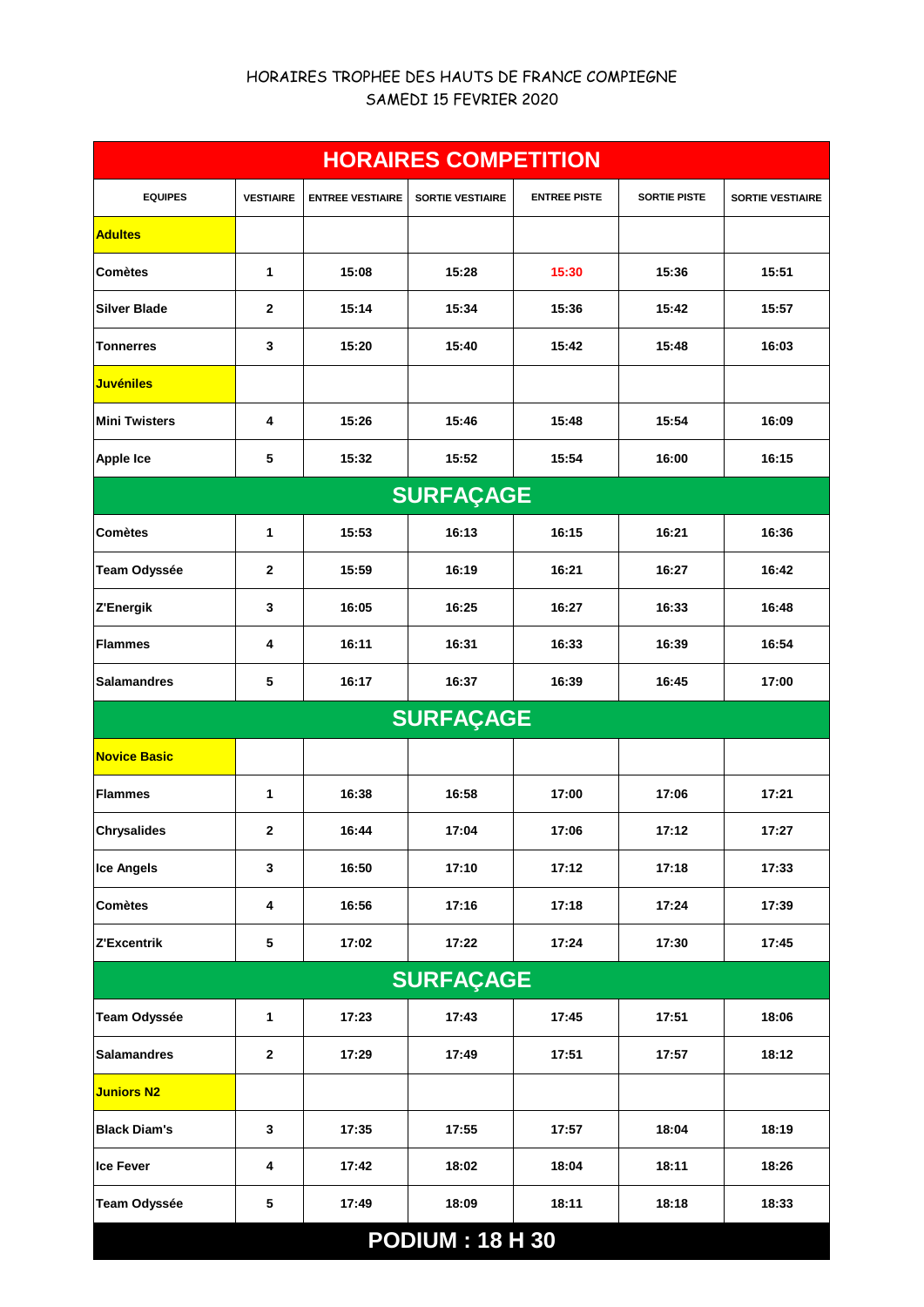## HORAIRES TROPHEE DES HAUTS DE FRANCE COMPIEGNE DIMANCHE 16 FEVRIER 2020

| <b>ENTRAINEMENTS OFFICIELS</b> |                  |                         |                         |                     |                     |                         |  |  |
|--------------------------------|------------------|-------------------------|-------------------------|---------------------|---------------------|-------------------------|--|--|
| <b>EQUIPES</b>                 | <b>VESTIAIRE</b> | <b>ENTREE VESTIAIRE</b> | <b>SORTIE VESTIAIRE</b> | <b>ENTREE PISTE</b> | <b>SORTIE PISTE</b> | <b>SORTIE VESTIAIRE</b> |  |  |
| <b>Mixed Age</b>               |                  |                         |                         |                     |                     |                         |  |  |
| <b>Comètes</b>                 | 1                | 7:38                    | 7:58                    | 8:00                | 8:09                | 8:24                    |  |  |
| <b>Hermines</b>                | $\mathbf{2}$     | 7:47                    | 8:07                    | 8:09                | 8:18                | 8:33                    |  |  |
| <b>Salamandres</b>             | 3                | 7:56                    | 8:16                    | 8:18                | 8:27                | 8:42                    |  |  |
| <b>Etincelles</b>              | 4                | 8:05                    | 8:25                    | 8:27                | 8:36                | 8:51                    |  |  |
|                                | <b>SURFAÇAGE</b> |                         |                         |                     |                     |                         |  |  |
| <b>Flammes</b>                 | 5                | 8:29                    | 8:49                    | 8:51                | 9:00                | 9:15                    |  |  |
| <b>Apple Ice</b>               | 1                | 8:38                    | 8:58                    | 9:00                | 9:09                | 9:24                    |  |  |
| Z'Hystérik                     | $\mathbf{2}$     | 8:47                    | 9:07                    | 9:09                | 9:18                | 9:33                    |  |  |
| <b>Ice Eagles</b>              | 3                | 8:56                    | 9:16                    | 9:18                | 9:27                | 9:42                    |  |  |
|                                |                  |                         | <b>SURFAÇAGE</b>        |                     |                     |                         |  |  |
| <b>Novice Advanced</b>         |                  |                         |                         |                     |                     |                         |  |  |
| <b>Team Jeanne d'Arc</b>       | 4                | 9:20                    | 9:40                    | 9:42                | 9:54                | 10:09                   |  |  |
| <b>Apple Ice</b>               | 5                | 9:32                    | 9:52                    | 9:54                | 10:06               | 10:21                   |  |  |
| <b>Naoned Ice</b>              | 1                | 9:44                    | 10:04                   | 10:06               | 10:18               | 10:33                   |  |  |
| <b>Magic Crystals</b>          | $\mathbf{2}$     | 9:56                    | 10:16                   | 10:18               | 10:30               | 10:45                   |  |  |
| <b>Chrysalides</b>             | $\mathbf 3$      | 10:08                   | 10:28                   | 10:30               | 10:42               | 10:57                   |  |  |
| <b>SURFAÇAGE</b>               |                  |                         |                         |                     |                     |                         |  |  |
| <b>Seniors N2</b>              |                  |                         |                         |                     |                     |                         |  |  |
| <b>Black Diam's</b>            | 4                | 10:35                   | 10:55                   | 10:57               | 11:09               | 11:24                   |  |  |
| <b>Team Jeanne d'Arc</b>       | 5                | 10:47                   | 11:07                   | 11:09               | 11:21               | 11:36                   |  |  |
| <b>PAUSE</b>                   |                  |                         |                         |                     |                     |                         |  |  |